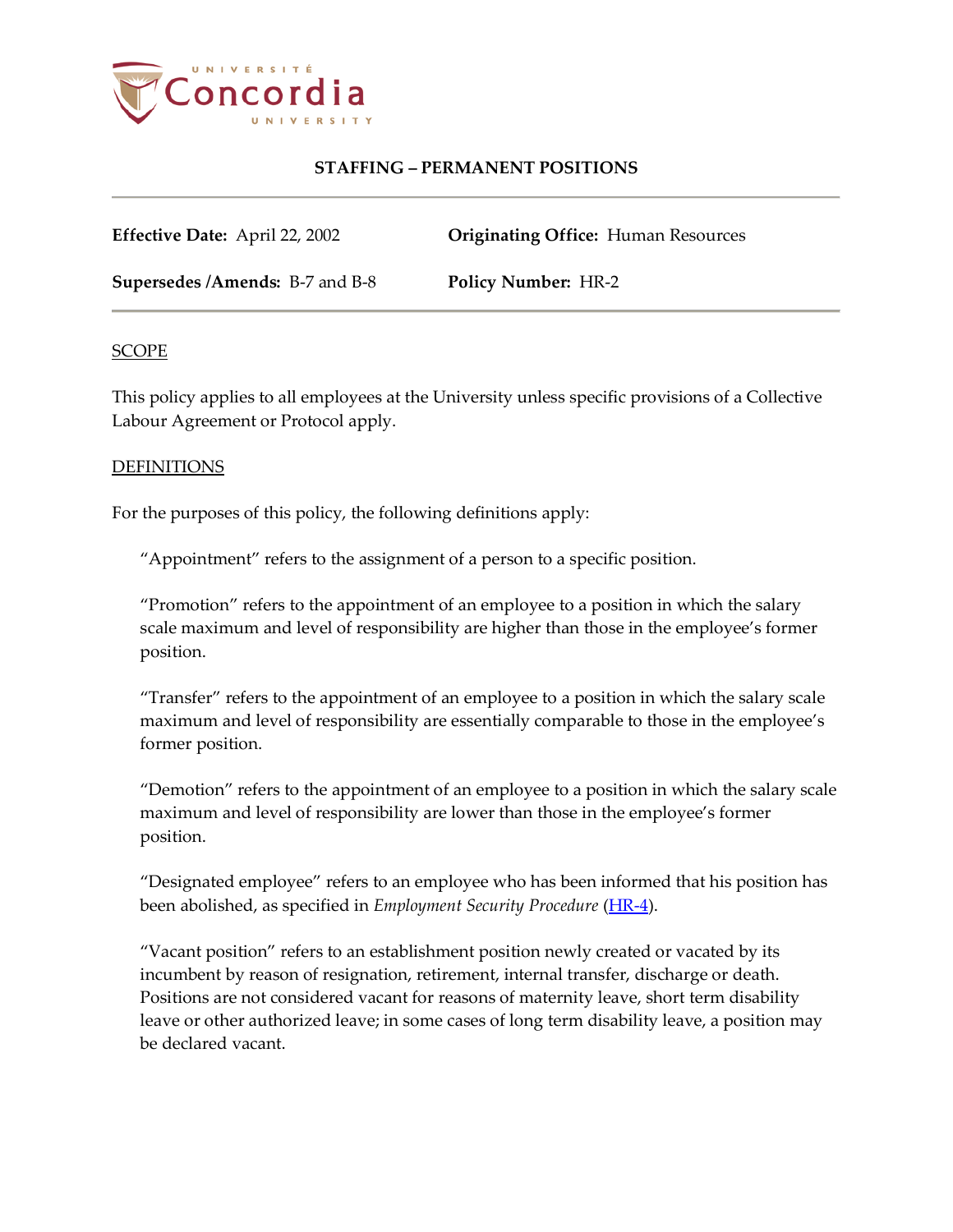

#### Page **2** of **4**

#### **POLICY**

- 1. The University recognizes the importance of employing competent and reliable employees, promoting their mobility within the University and responding to their career aspirations, in order to meet its operating objectives and to maintain its growth.
- 2. Candidates are selected on the basis of their professional qualifications, skills, aptitudes, language proficiency, experience and career aspirations in relation to the requirements of the position and institutional needs. The selection is carried out objectively, equitably and in compliance with relevant legislation.
- 3. Qualified candidates are considered in the following order:
	- a. designated employees
	- b. permanent employees
	- c. temporary, casual and research employees
	- d. external applicants.
- 4. The University encourages the fulfillment of its employees' career interest and aspirations. The staffing process therefore gives first consideration to University employees but does not exclude the possibility of external recruiting as part of specific human resources planning or staffing programs.
- 5. The University mandates Human Resources to coordinate all internal and external staffing activities for establishment positions, except for those governed by the *Policy on Senior Administrative Appointments* [\(BD-5\)](http://www.concordia.ca/vpirsg/documents/policies/BD-5.pdf) and the appointment of faculty members.
- 6. Decisions related to candidate selection and employment conditions are made by the Department Head concerned, in consultation with Human Resources and taking into account the provisions of the *Compensation Policy* [\(HR-28\)](http://www.concordia.ca/vpirsg/documents/policies/HR-28.pdf).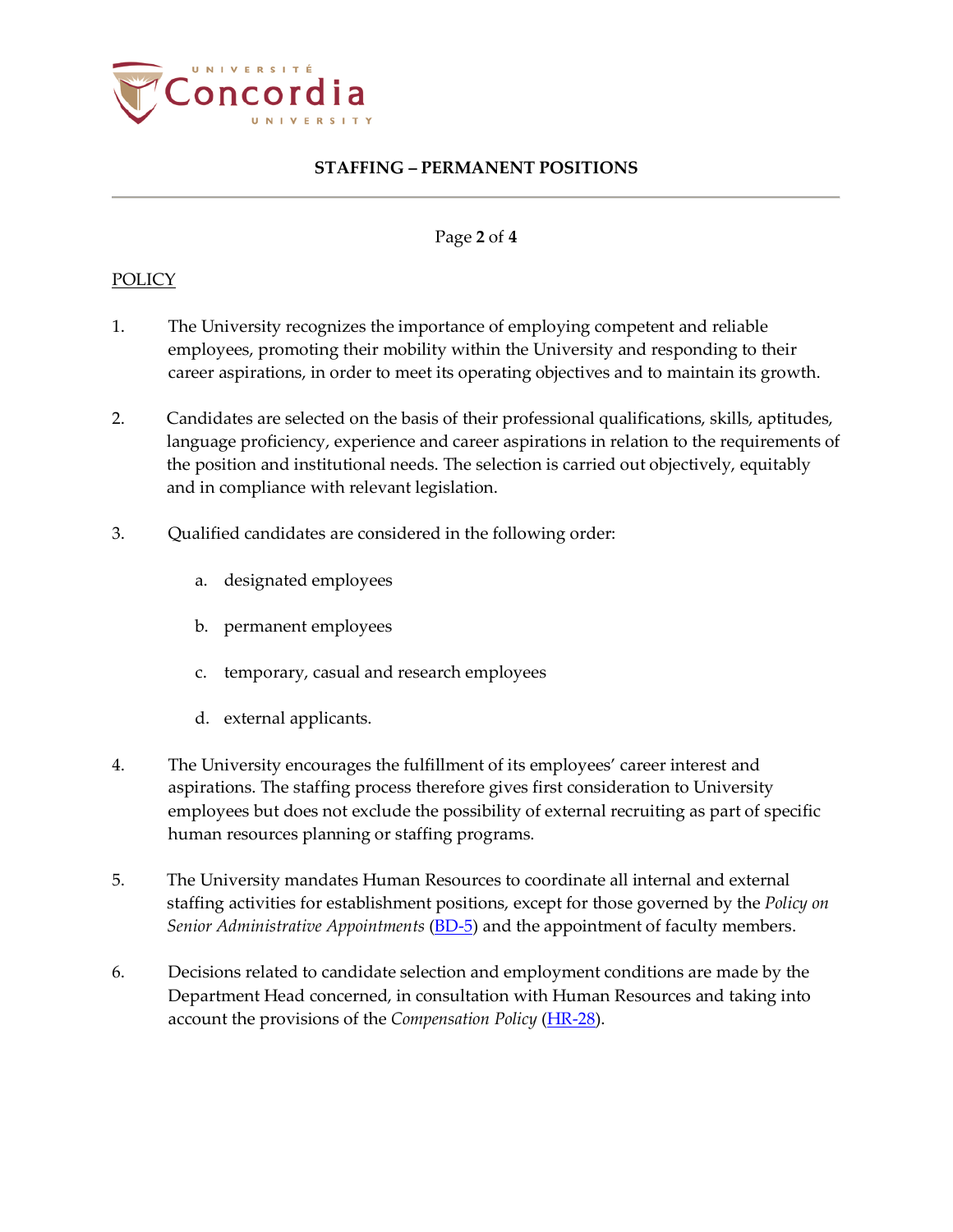

### Page **3** of **4**

- 7. Any employee hired, promoted, transferred or otherwise appointed to a vacant position is subject to a probationary or trial period as specified in policy *Probation and Trial Periods* [\(HR-7\)](http://www.concordia.ca/vpirsg/documents/policies/HR-7.pdf).
- 8. Internal Staffing
	- a. Vacant positions are posted throughout the University. The decision not to post a position or to limit the posting is made by the Department Head in consultation with Human Resources. Such a decision may be justified when it allows for a rationalization of employees or under special circumstances such as internal restructuring, transfers arising from employee development programs, specific external recruiting programs, or the re-assignment of a designated employee.
	- b. The University believes in interviewing internal candidates who meet the requirements for posted positions. Such candidates who have not been selected for an interview will be informed and may, if they so request, meet with an Employment Officer.
	- c. The University ensures that internal applications are treated with the necessary confidentiality. However, the qualifications of the selected candidate may be verified, in which case the candidate will be notified in advance.
	- d. Selected candidates must be appointed to their new position no later than one (1) month after their selection.
- 9. External Staffing
	- a. The Department Head concerned decides on the necessity to recruit externally. Human Resources collaborates with the Department Head in choosing the appropriate recruiting procedure, taking into account the effectiveness of the staffing process, costs, overall recruiting activities, the image of the University and professional recruiting ethics.
	- b. The Department defrays the costs of travel, lodging and meals, in accordance with the *Policy for Travel and other Allowable Expenses* [\(CFO-3\)](http://www.concordia.ca/content/dam/common/docs/policies/official-policies/CFO-3.pdf)*,* for candidates who